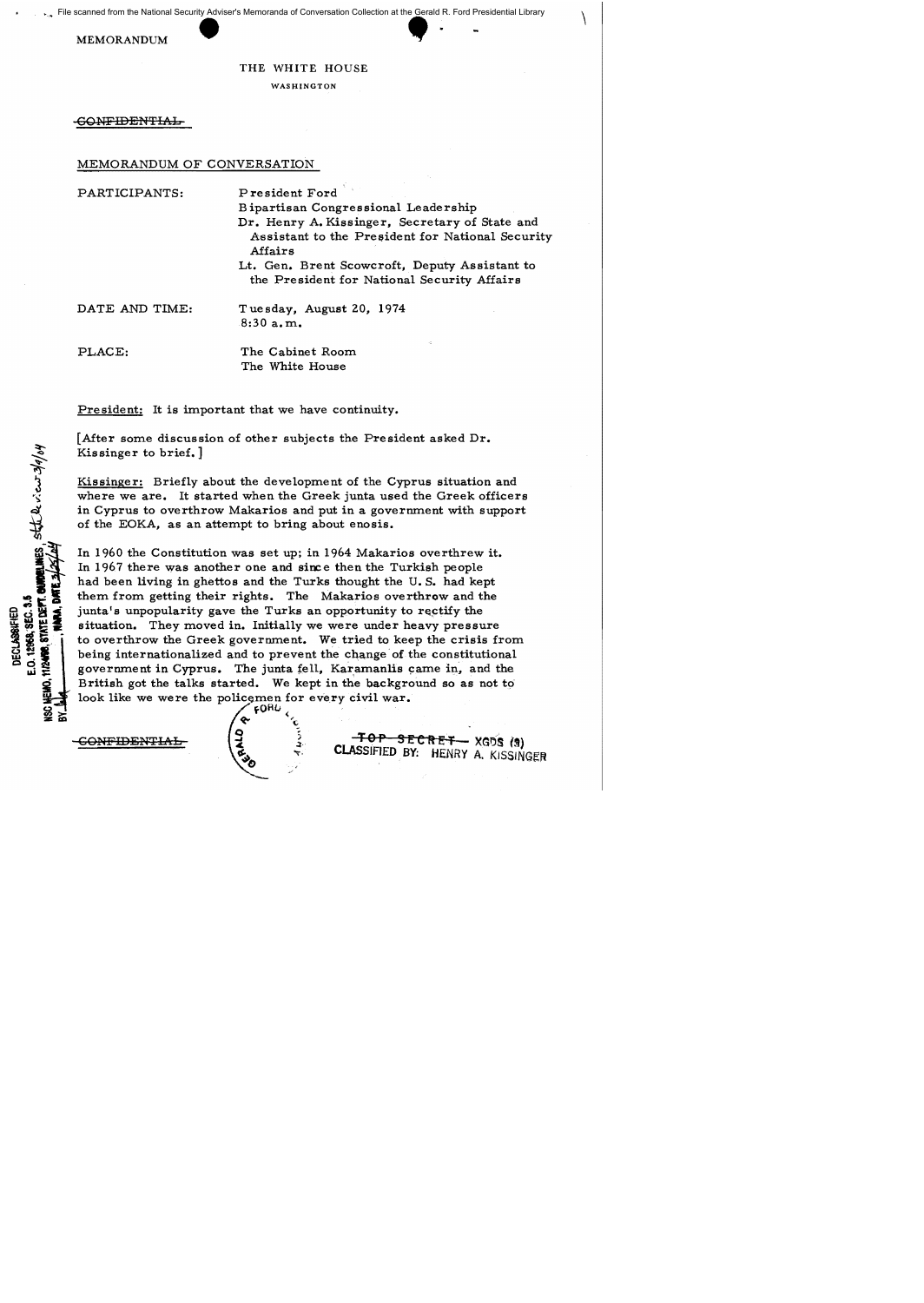,-.

Clerides we think is a good man.

We support the Greek government, but since it had replaced the junta it didn't feel it could make concessions. It was afraid of being caught between the left and the right. The Greek Cypriots are willing to make concessions. Also the British got mad at the Turks and put pressure on them, thus relieving the pressure on the Turks for concessions.

 $\bullet$ 

The solution was to be greater autonomy for the Turkish Cypriots and restoration of the 1960 Constitution. But the negotiations stalemated. The Turks then attacked and now hold 55 percent of the good land and the be st part.

Greek emotions are high, but the U. S. could have prevented it only by putting forces around the island sufficient to balance the Turkish forces.

The cut-off of aid would not have affected the battle and would have forced the Turks either to the Soviet Union or to a Qaddafi-type regime. It also would have gotten us embroiled in all the details of the negotiations.

We threatened if they went to war with each other that it would be a very serious move.

We now must get them to the cpnference table. We said yesterday that we insist that Turkey maintain the ceasefire line and negotiation is essential. I made a statement on this. I read this position to Ecevit and he agreed, and he agreed also to give up some territory and reduce his forces.

The reaction to our statement has been positive. The Greek tempers seem to be cooling. Clerides gave a good statement -- he is willing to negotiate without severe preconditions. We have encouraged the British to put forward a federal solution giving more autonomy. After it is discussed more, we will offer to play a more active role.

So: A war was stopped; the Turks will give up some of their gains; and the Turks will reduce some of their forces.



~ONFIDENTML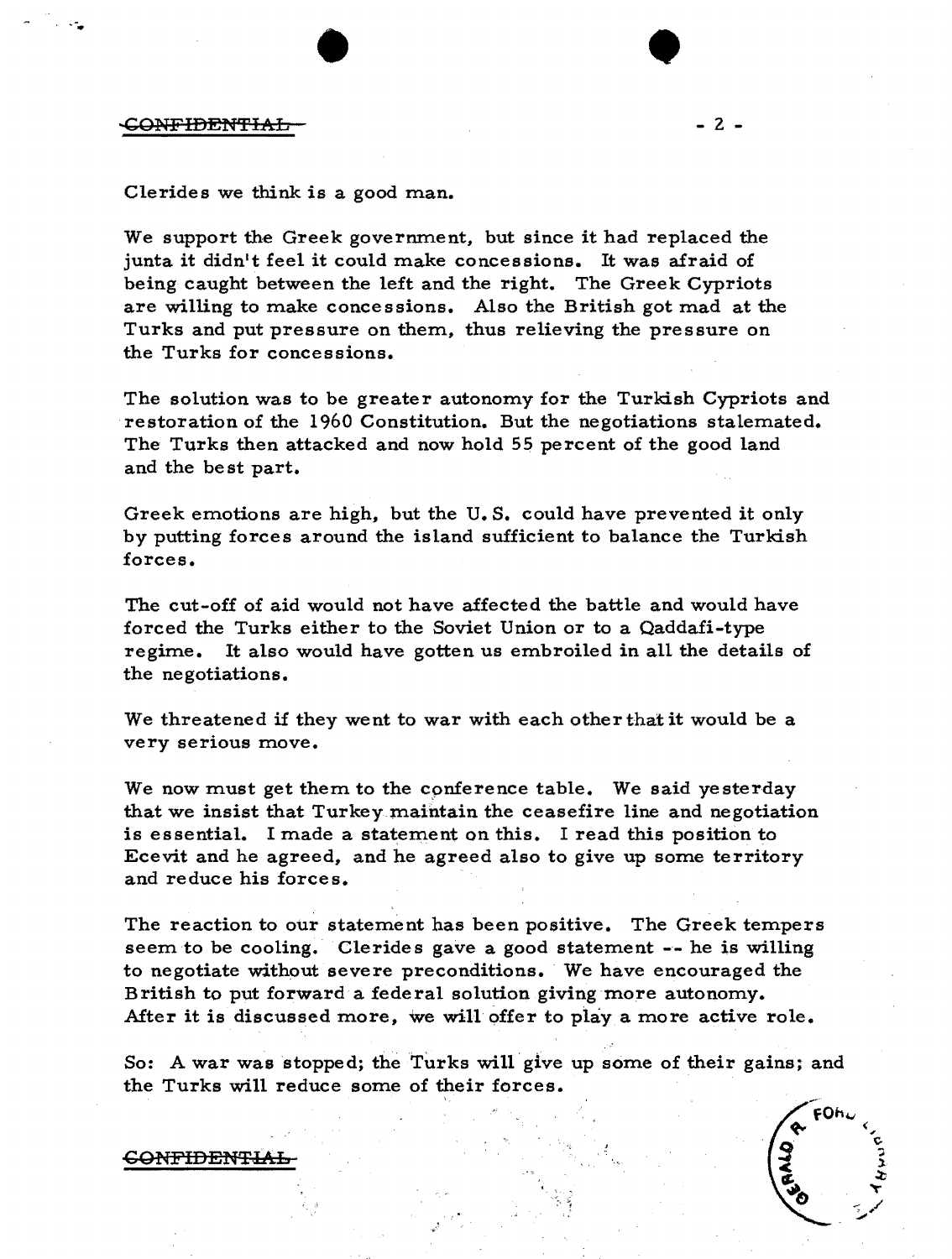## CONFIDENTIAL-

GONFIDENTI

The pressures on the Greek govermnent were severe. They couldn't go to war and so they kicked at us a bit.

President: We have dismissed our duty. Our position is the right one. We can't go into every hot operation. We were working with all the parties.

 $\bullet$   $\bullet$ 

Remember, the situation was precipitated by the Greek govermnent, and one that was disapproved of by the U. S. and the world. When they did it, they couldn't take advantage of it--but the Turks could and did. Now we are assured there will be some moderation in the negotiation.

My relations with the Greek community have always been excellent. They don't think so much of me right now but I think they will come around as things go forth.

Kissinger: Even the Greeks will eventually see it was our influence which made for Turkish moderation.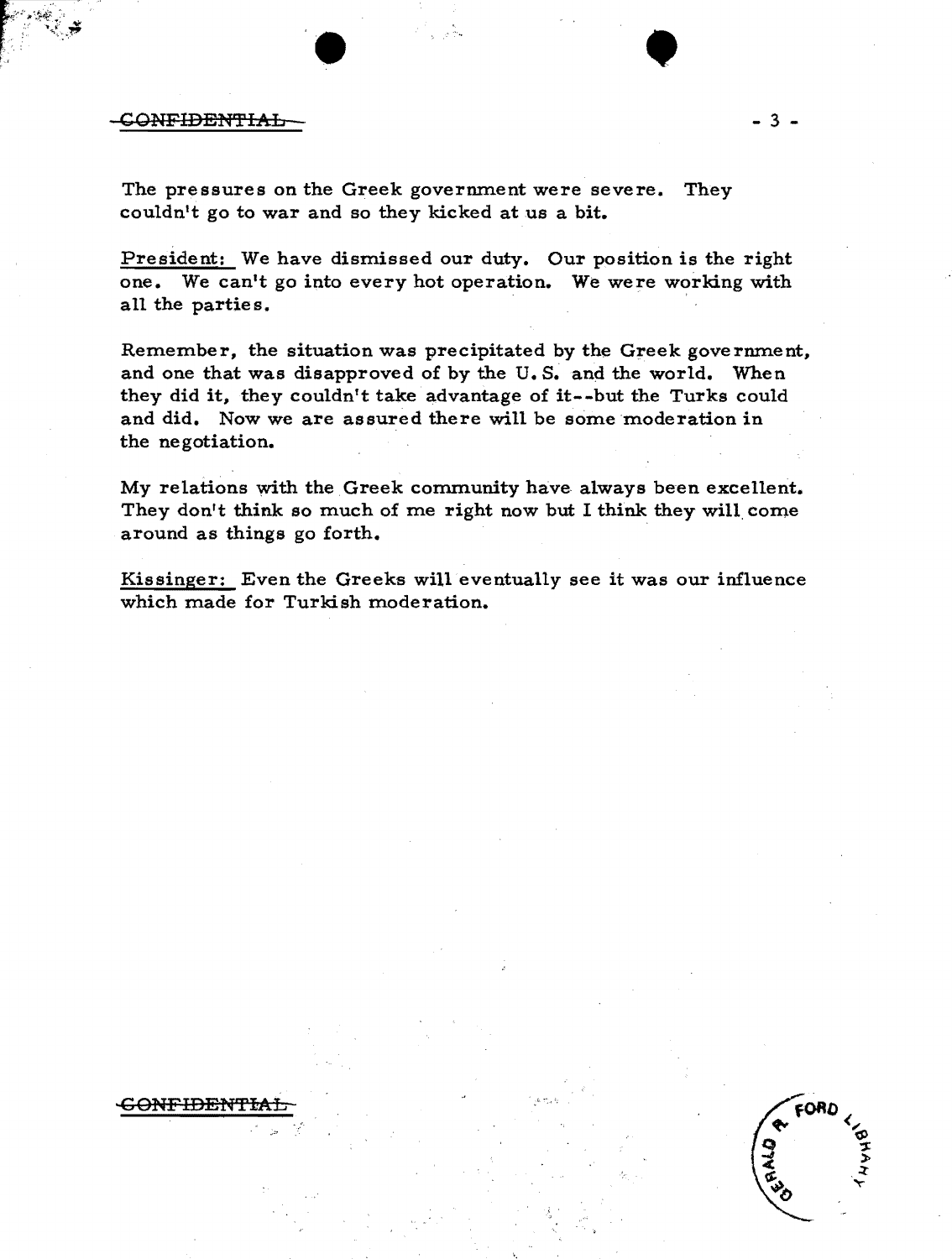Pluster automy MFT The state of the state of the state of the state of the state of the state of the state of the state of the state of the state of the state of the state of the state of the state of the state of the state of the state of t Butil va lhymt of feit x where ever are Un x putin a qui vil support dt SKA pr inste fine que court starp, in 4 20 counter it, in 6/ contracte of sing to Turkish people unthan living in partter a that I thought US had the off thing from getting their wephter The balance evitted in punto importante gone I gypat to untify sit. They moved in Introly in under home proximit doutter hang inthered + to puis I change of constitution + By got Cather started. We tal hegetime Ingegeard so not look the cor placement for re cincluson We support Encle part, but some it had uplant fonta et didn't pellet could mata & report, Green 6, proste willing & mode croisse this defining presence in Enko for comme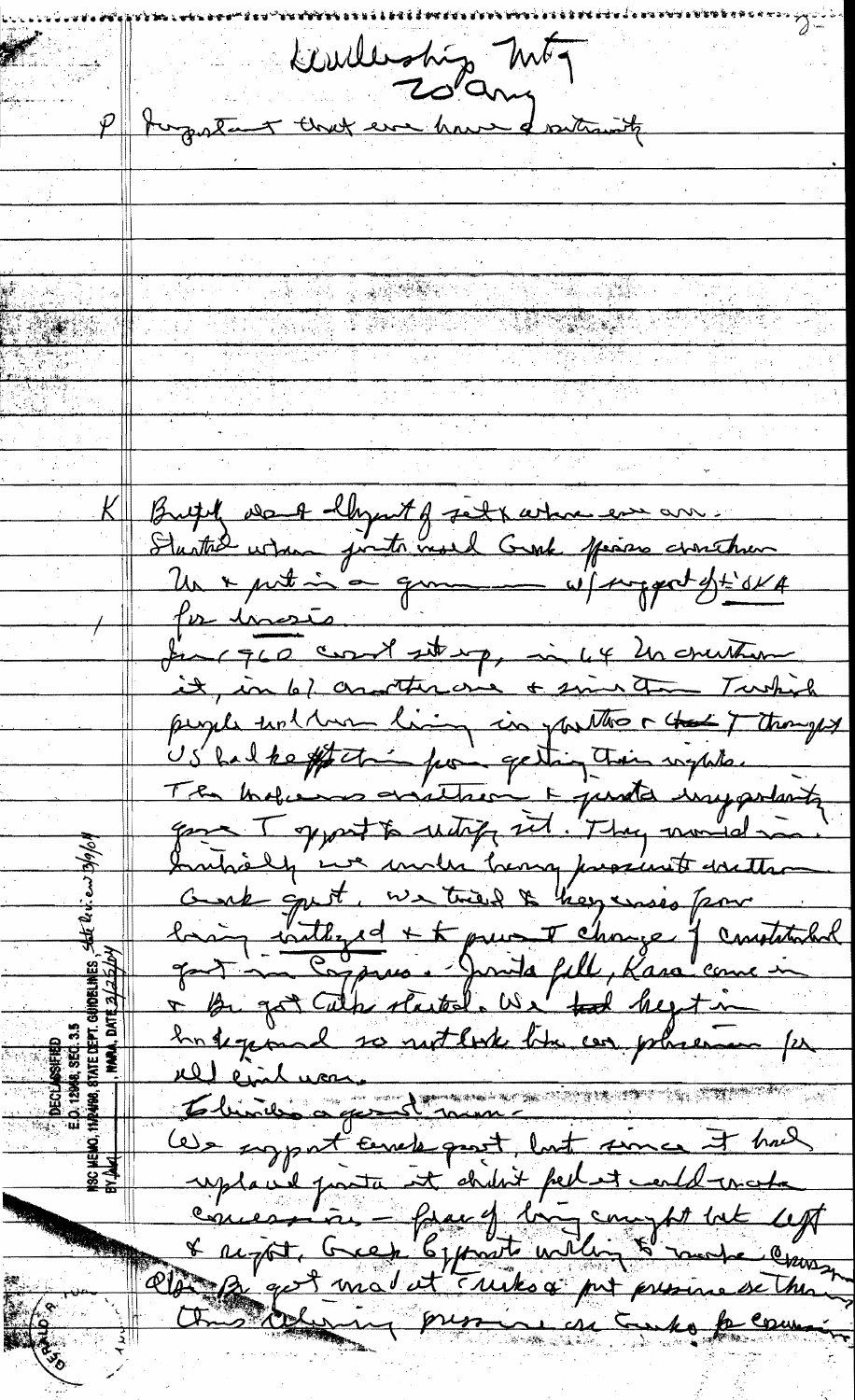Shattin was queta automa faut bapperte statement. Twee attached & now hold 55 To of year land  $t$  hat pot Greek enotres on high, bit US a mell have purited Cetoff of and would take hime after the Service + type regione. It also would treve getting we d'hoiled in entertails of ungot.<br>Un transface d'il tous une tous tous afrantistes. het It my seament en - non-inest get the & enf tothe. We had quetite int Transacture le line, negot essential Eccent + the cepuel xales to give my territy + where  $\int$ pressor Katron & and statement we care penties. Crub Ampro sum te be conting. 6 levites pour spend statement - withing 5 might N/O small for contain We have encouraged the to put fermed a federal tohotrouse in some autour of Often it is descend mon une will Jeak plug à mercatric este Tundes will print up smartgoring Twillwhen scan face Personne en Crock gest comme seuvre. Condésit got come to the keep lot us a bit. Les pour des mons l'huile. One poite à right one. Cont go not way ht got, we wish availent et de la partie de la france de la france

 $\mathbb{C}$